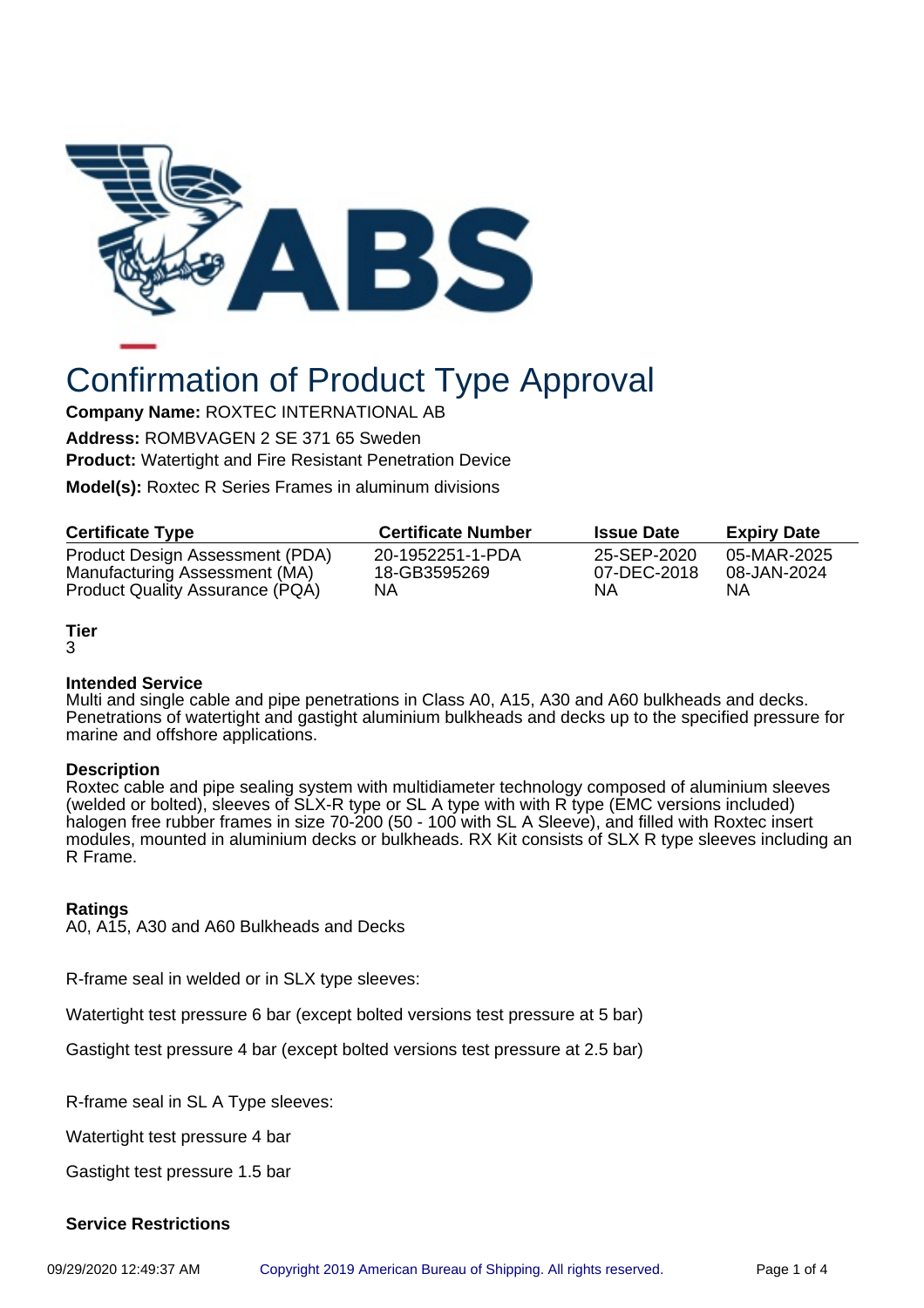a) Maximum cable size 62 mm (50 mm with SL A) for bulkheads and decks. Type of cable tested: Marine.

b) Maximum steel pipe outside diameter up to 54 mm for bulkheads and decks. Not applicable for SL A.

c) Maximum copper pipe outside diameter up to 54 mm for bulkheads and 57 mm for decks. Not applicable for SL A.

d) Maximum frame size tested: Size 200 (Size 100 for SL A)

e) Minimum frame size tested: Size 50

f) Not for use in tank boundaries

g) Insulation material is to be A-60 approved type and installed in accordance with the attached drawings to the satisfaction of the Surveyor.

h) Unit Certification is not required for this product. If the manufacturer or purchaser request an ABS Certificate for compliance with a specification or standard, the specification or standard, including inspection standards and tolerances, must be clearly defined.

#### **Comments**

a) Watertight or fire rated bulkheads or decks for cable penetrations are to be examined and tested as per ABS Marine Vessels Rules 3-7-1/Table1 and 4-8-4/29.15.

b) When requested to be used in watertight bulkheads on passenger ships or special purpose ships, the penetration system has to comply with the requirements given in SOLAS Ch. II -1 Reg. 13.2.3 (2020 Consolidated Edition). This approval of penetrations passing through watertight bulkhead is not to be construed as a substitute for flag Administration's approval for the purpose of SOLAS (Consolidated Edition 2014), as amended.

c) The Manufacturer has provided a declaration about the control of, or the lack of Asbestos in this product.

d) All seal types should be installed with the manufacturer's instructions in accordance with approved drawings S1554368 for R frames with cables, S1019810 for R Series frames with steel/cooper pipes, and S1554370 for SL A type sleeve with R-frames with cables.

e) The product or packing is to be marked with name of manufacturer, type designation and fire rating.

## **Notes, Drawings and Documentation**

Test Report number P603001 dated 23 January 2007 / SP Technical Research Institute of Sweden, Boras

Test Report number P11898 dated 10 September 2008 / Danish Institute of Fire and Security Technology, Hvidovre

Test Report number P11955 dated 11 September 2008 / Danish Institute of Fire and Security Technology, Hvidovre

Test Report number RS-19/B-224/E dated 01 Ago 2019 / CTO - Centrum Techniki Okretowej S.A., Gdansk, Poland

Test Report number PGA11370A dated 20 February 2019 / Danish Institute of Fire and Security Technology, Hvidovre

Test Report number PGA11371A dated 20 February 2019 / Danish Institute of Fire and Security Technology, Hvidovre

Test Report number RS-17/B-210/E dated 02 June 2020 / CTO - Centrum Techniki Okretowej S.A., Gdansk, Poland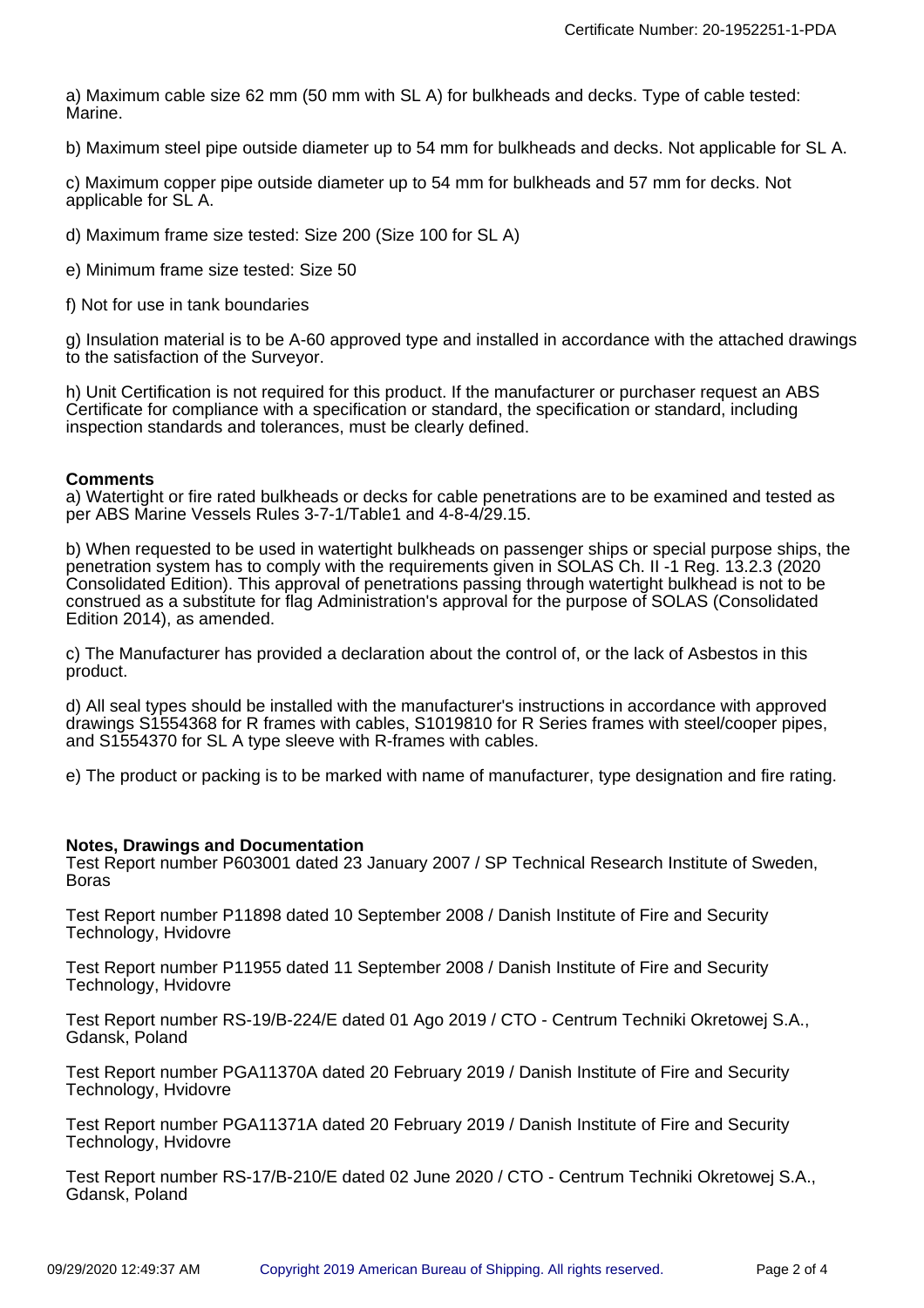Test Report number RS-18/B-179/E dated 25 June 2020 / CTO - Centrum Techniki Okretowej S.A., Gdansk, Poland

Test Report number RS-20/B-082/E dated 21 April 2020 / CTO - Centrum Techniki Okretowej S.A., Gdansk, Poland

DNV Third Party Inspection Report number MLM010238, dated 30 Sep 2001

DNV Third Party Inspection, Witness of Pressure Testing - ROXTEC SLA Sleeve, Report number N141EX8Z, Revision 2, dated 10 Aug 2017

Drawings:

Drawing No. S1019810, R-Frames W St/CU Pipes A-Class Alu. Deck/Bulkhead, Sheet 1 of 1, Revision - , dated 1 March 2010

Drawing No. S1554368, R-Frames W Cables A-60 Class Alu. Deck/Bulkhead, Sheet 1 of 1, Revision A, dated 25 June 2020

Drawing No. S1554370, SL A Sleeve with R-Frame and Cable A-60 Class Steel Deck/Blkhd, Sheet 1 of 1, Revision A , dated 08 April 2020

#### **Term of Validity**

This Product Design Assessment (PDA) Certificate remains valid until 05/Mar/2025 or until the Rules and/or Standards used in the assessment are revised or until there is a design modification warranting design reassessment (whichever occurs first).

Acceptance of product is limited to the "Intended Service" details prescribed in the certificate and as per applicable Rules and Standards.

This Certificate is valid for installation of the listed product on ABS units which exist or are under contract for construction on or previous to the effective date of the ABS Rules and standards applied at the time of PDA issuance. Use of the Product for non-ABS units is subject to agreement between the manufacturer and intended client.

## **ABS Rules**

2020 Rules for Conditions of Classification: 1-1-4/7.7, 1-1-A3 and A4, which covers the following:

2020 Rules for Building and Classing Marine Vessels: 4-6-2/9.7, 4-8-2/7.7, 4-8-4/21.13.1, 4-8-4/29.15

2020 Rules for Conditions of Classification – Offshore Units and Structures: 1-1-4/9.7, 1-1-A2 and A3, which covers the following:

2020 Rules for Building and Classing Mobile Offshore Units: 4-2-1/11.15, 4-3-3/5.13.1

#### **International Standards**

SOLAS (Consolidated edition 2020) Chapter II-2, Reg. 9.3.1

IMO FTP Code 2010, Annex I: Part 3 and Part 11. 2012 Edition.

**EU-MED Standards** NA

**National Standards** NA

## **Government Standards**

This PDA conforms to Transport of Canada requirements as per TC Letter A8710-1 RDIMS-#7077969 dated 19-Oct-2011.

## **Other Standards**